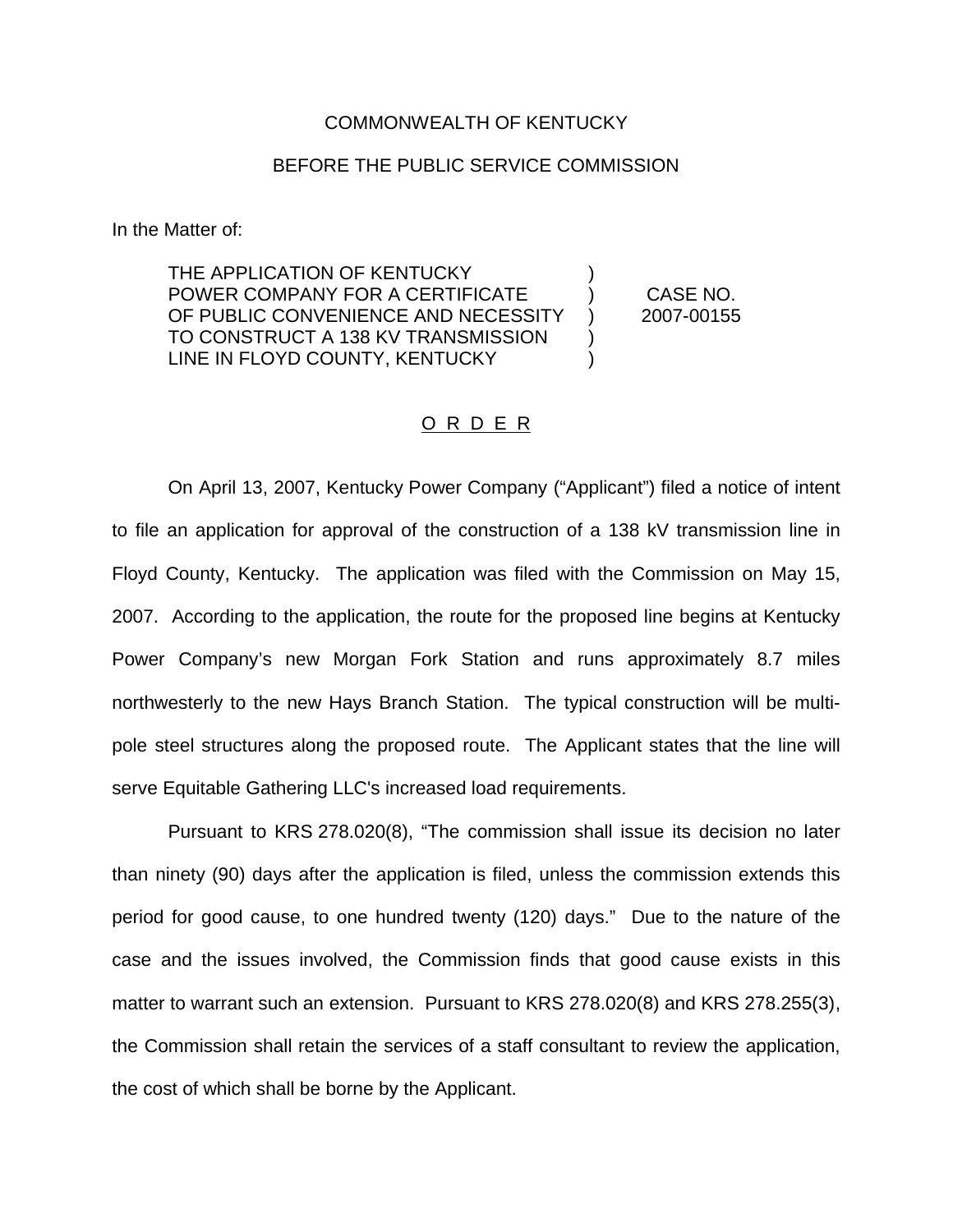Using the 120-day schedule, the Commission now issues a preliminary procedural Order, attached hereto as Appendix A.

IT IS THEREFORE ORDERED that:

1. The time period in which the Commission must issue its decision in this case is extended to 120 days.

2. The Commission shall retain the services of a staff consultant to review the application, the cost of which shall be borne by the Applicant.

3. The attached procedural schedule shall apply.

Done at Frankfort, Kentucky, this 30<sup>th</sup> day of May, 2007.

By the Commission

ATTEST:

**Executive Director**